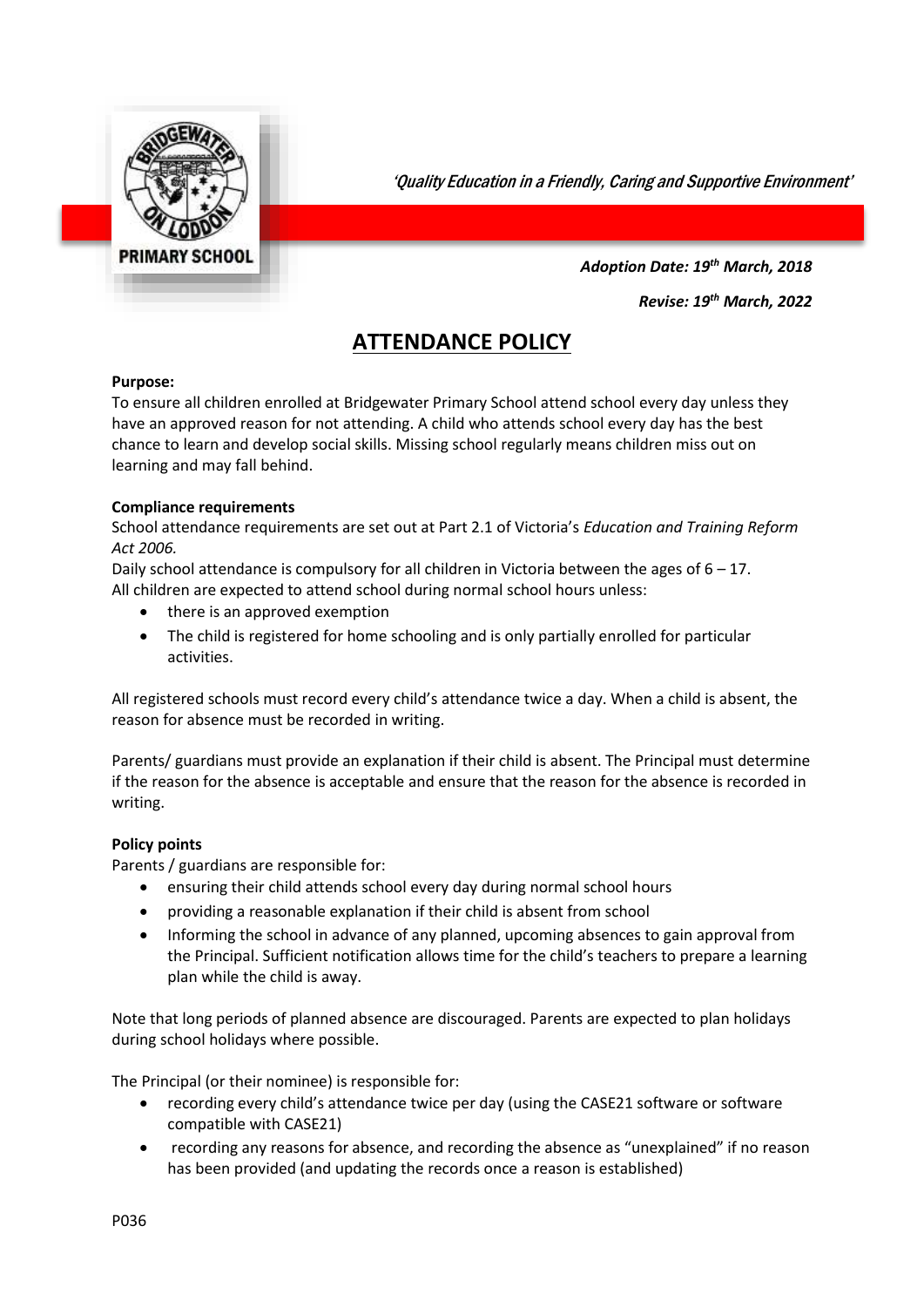- determining if the explanation provided for a child's absence is reasonable for the purposes of the parent meeting their responsibilities under the Education and Training Reform Act 2006. A principal should use their discretion in making this decision.
- determining if the reason for the child's absence is acceptable and any follow up needed to support the child's education and wellbeing
- notifying the parent/guardian if the absence has not been approved
- keeping records of all attempts to contact parents/ guardians in relation to attendance
- recording if a child only attends half a day (two hours or more)
- monitoring attendance and developing improvement strategies for attendance where necessary
- taking further action (at their discretion) if a student reaches five days of unapproved or unexplained absence within a school year
- reporting the annual rates of school attendance

The following are generally acceptable reasons for absence:

- sickness or accident, where the child is not well enough to attend school
- medical and dental appointments, where out of hours appointments are not possible or not appropriate
- bereavement or attendance at the funeral of a relative or friend of the student, including a student required to attend Sorry Business
- school refusal (by the child), if a plan is in place with the parent to address causes
- cultural observance, if the parent notifies the school in advance
- Family holidays, where the parent notifies the school in advance and the student completes a Student Absence Learning Plan agreed by the school, student and parent.
- When the child is suspended from school.
- When the child is employed in the entertainment industry and has an approved exemption.

The following are not generally acceptable reasons for absences:

- participating in leisure or social activities without approval
- the conditions of approval have not been met (for example if a learning plan was not followed during a family holiday)
- absence where the parent/ guardian did not provide an explanation

Truancy is when a child chooses to miss school without a parent's permission. Such absences due to the child's disobedience and not due to any fault of the parent. In deciding to accept this explanation, a principal must consider:

- the age of the student
- the previous attendance of the student and
- the parent's capacity to influence and control the student's behaviour.

In the case of truancy or school refusal, the parents and the school will work together on a plan to address the cause.